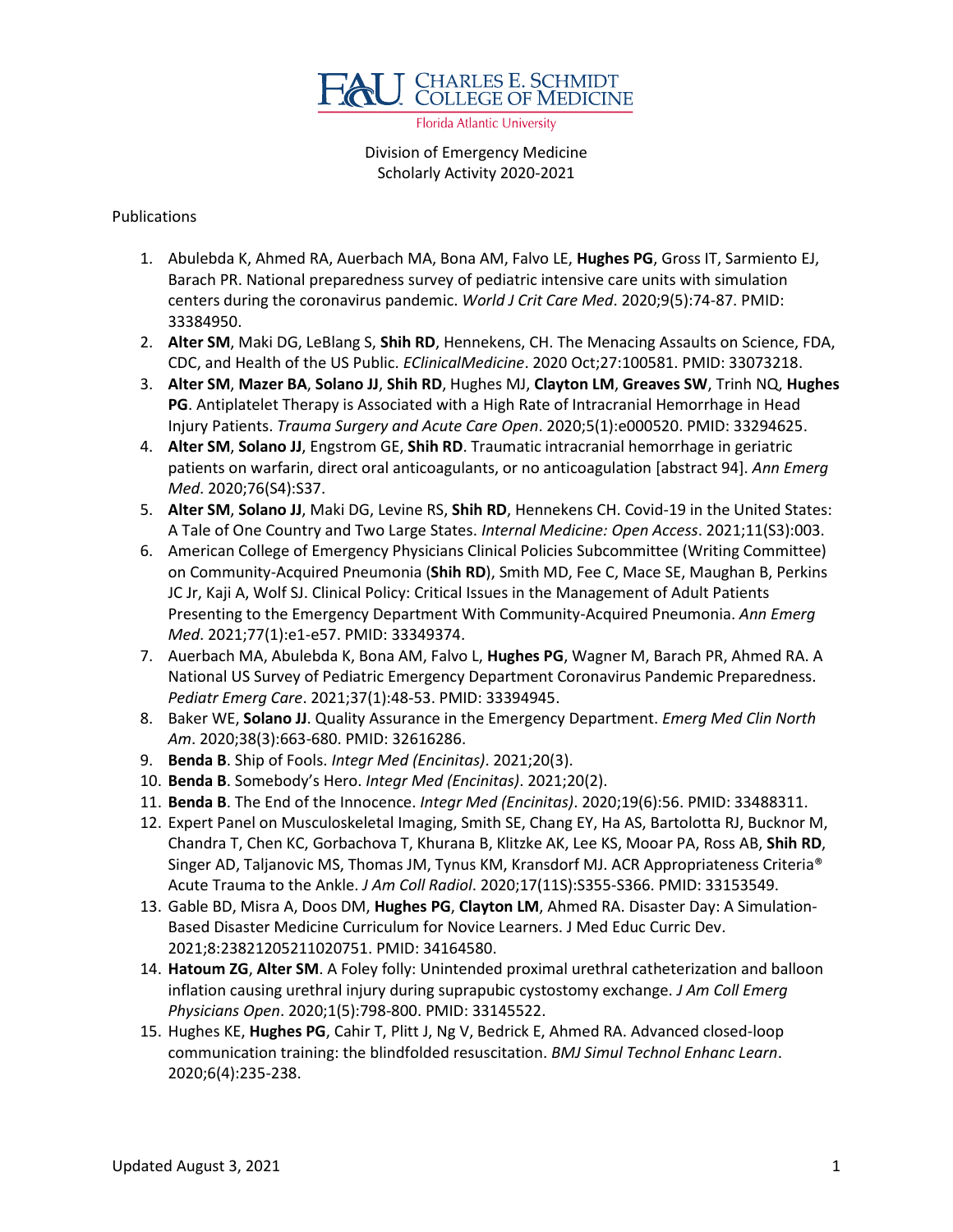- 16. **Hughes PG**, Hughes KE, Hughes MJ, Weaver L, Falvo LE, Bona AM, Cooper D, Hobgood C, Ahmed RA. Setup and execution of the Rapid Cycle Deliberate Practice Death Notification Curriculum. *Journal of Visualized Experiments*. 2020;(162). PMID: 32831312.
- 17. **Hughes PG**, Hughes KE, Ahmed RA. Does my personal protective equipment really work? A simulation-based approach. *Medical Education*. 2020;54(8):759-760. PMID: 32333405
- 18. Mcquown C, Ahmed RA, **Hughes PG**, Ortiz-Figueroa F, Drost JC, Brown DK, Fosnight S, Hazelett S. Creation and implementation of a large-scale geriatric interprofessional education experience. *Current Gerontology and Geriatric Research*. 2020 Jul 25;2020:3175403. PMID: 32774359.
- 19. **Mendelsohn RA**, **Taveras AN**, **Mazer BA**, **Clayton LM**. Euglycemic Diabetic Ketoacidosis Precipitated by SGLT-2 Inhibitor Use, Pericarditis, and Fasting: A Case Report. *Clin Pract Cases Emerg Med*. 2020;4(3):389-392. PMID: 32926693.
- 20. **Parks DJ**, **Alter SM**, **Shih RD**, **Solano JJ**, **Hughes PG**, **Clayton LM**. Rescue Intubation in the Emergency Department After Prehospital Ketamine Administration for Agitation. *Prehospital and Disaster Medicine*. 2020;35(6):651-655. PMID: 32921342.
- 21. Pierce B, **Alter SM**, Gerakopoulos K, Parmar J. An Unusual Presentation of Retinal Detachment and Conjunctivitis: A Case Report. *Clin Pract Cases Emerg Med*. 2020;4(3):446-449. PMID: 32926709.
- 22. Rosasco J, McCarroll ML, Gothard MD, Myers J, **Hughes P**, Schwartz A, George RL, Ahmed RA. Medical Decision Making in the Physician Hierarchy: A Pilot Pedagogical Evaluation. *Journal of Medical Education and Curricular Development*. 2020 Jul 2;7:2382120520925061. PMID: 32656357.
- 23. **Shih RD**, **Clayton LM**, Hollander JE. Cocaine. Harwood-Nuss' Clinical Practice of Emergency Medicine. 7th edition. Editors: Wolfson AB, Cloutier RL, Hendey GW, Ling LJ, Rosen CL, Schaider JJ. Wolters Kluwer, Philadelphia, Pennsylvania, 2020.
- 24. **Shih RD**, Johnson HM, Maki DG, Hennekens CH. Shih RD, Johnson HM, Maki DG, Hennekens CH. Hydroxychloroquine for Coronavirus: The Urgent Need for a Moratorium on Prescriptions. *Am J Med*. 2020;133(9):1007-1008. PMID: 32502485.
- 25. **Shih RD**, Louis PM, **Alter SM**, **Hughes PG**, **Solano JJ**, **Clayton LM**. Syncope: A Very Atypical Presentation of COVID-19. *European Journal of Medical and Health Sciences*. 2020;2(6):1-3.
- 26. **Solano JJ**, **Clayton LM**, **Parks DJ**, **Polley SE**, **Hughes PG**, **Shih RD**, **Benda W**, **Hennekens CH**, **Alter SM**. Intubation after prehospital ketamine administration for excited delirium with illicit substance coingestion [abstract 17]. *Prehospital Emergency Care*. 2021;25(1):129. PMID: 33090927.
- 27. **Solano JJ**, Maki DG, Adirim TA, **Shih RD**, Hennekens CH. Public Health Strategies Contain and Mitigate COVID-19: A Tale of Two Democracies. *Am J Med*. 2020;133(12):1365-1366. PMID: 32810463.
- 28. Stein PD, Matta F, **Hughes PG**, Gerstner BJ, **Hatoum Z**, Berens N, Hanover KR, Kakish EJ, Hughes MJ. Usefulness of ancillary findings on CT pulmonary angiograms that are negative for pulmonary embolism. *Thrombosis Research*. 2021;200:48-50.
- 29. Stein PD, Matta F, **Hughes PG**, Hughes MJ. Adjunctive Therapy and Mortality in Patients with Unstable Pulmonary Embolism. *American Journal of Cardiology*. 2020;125(12):1913‐1919. PMID: 32471550.
- 30. Warees WM, **Clayton L**, Slane M. Crutches. In: *StatPearls*. Treasure Island (FL): StatPearls Publishing; March 13, 2021. PMID: 30969546.
- 31. Wong AH, Ahmed RA, Ray JM, Khan H, **Hughes PG**, McCoy CE, Auerbach MA, Barach P. Supporting the Quadruple Aim Using Simulation and Human Factors During COVID-19 Care. Am J Med Qual. 2021;36(2):73-83. PMID: 33830094.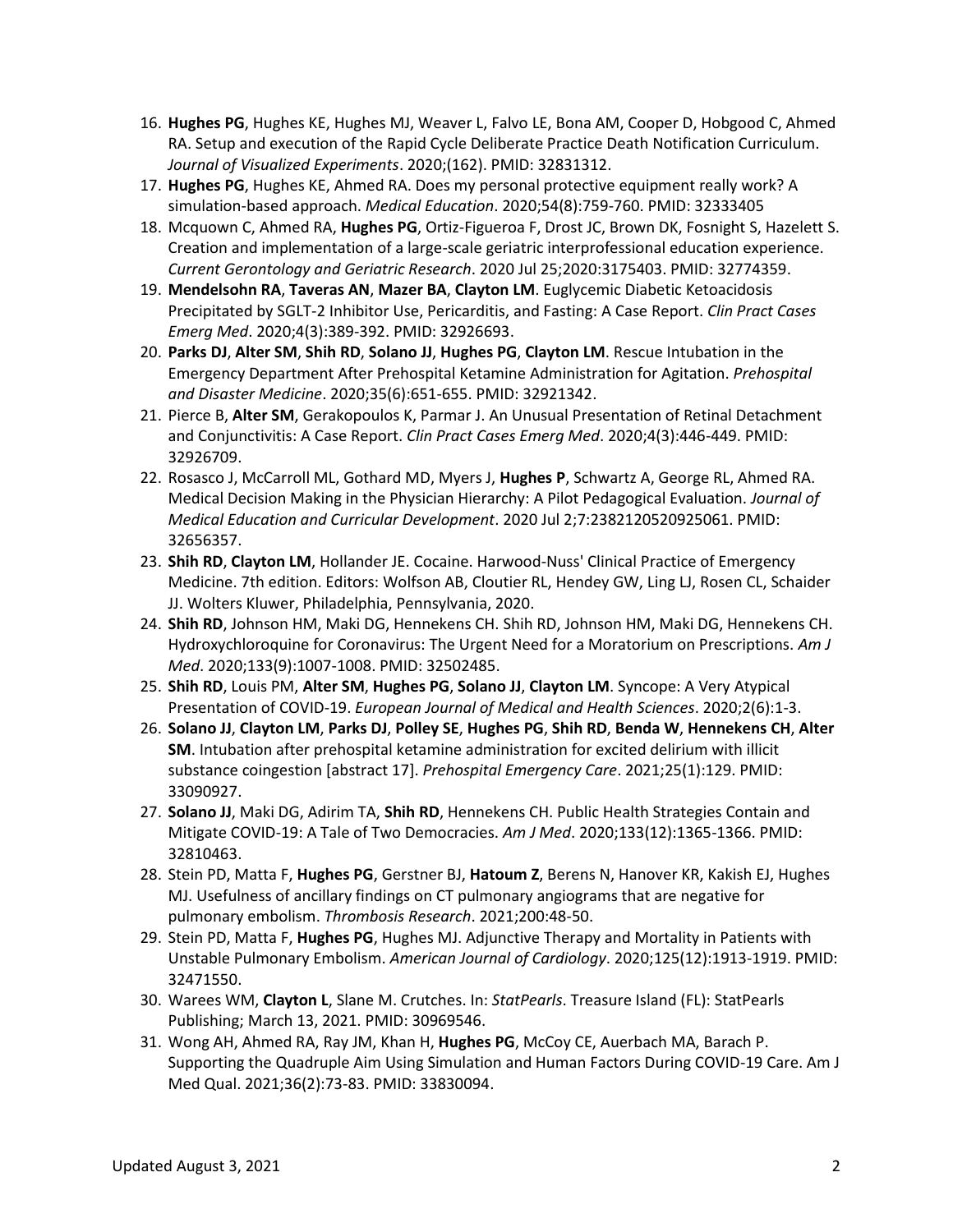## Grants

1. **Shih RD**, **Alter SM**, **Solano JJ**, Reyes B, **Clayton LM**, **Hughes PG**, **Benda W**, Ouslander JG. Geriatric Head Trauma Short Term Outcomes Project. Florida Medical Malpractice Joint Underwriting Association Grant for Safety of Health Care Services #2018-01. July 1, 2019 to June 30, 2021. \$959,750.

## Oral Presentations

- 1. **Alter SM**, **Solano JJ**, Engstrom GE, **Shih RD**. Traumatic intracranial hemorrhage in geriatric patients on warfarin, direct oral anticoagulants, or no anticoagulation: A prospective study. Oral presentation at: 2020 ACEP Research Forum; October 26-29, 2020; virtual meeting.
- 2. Frallicciardi A, Paetow G, Moadel T, Young A, Hock S, Cassara M, Lei C, Strother C, **Hughes PG**, Bentley SK, Nadir N, Falk M, Conlon LW, Schertzer KA, Hrdy MS, McKenna R, Kulkarni M. Simulation Workshop: Critical Strategies in Simulation Procedural Skills Training for High-risk, Low Frequency Procedures. Pre-conference workshop conducted at 2021 SAEM Annual Meeting; May 11, 2021; virtual meeting.
- 3. **Greaves SW**, Ahmed RA, Hughes KE, Doos D, **Clayton LM**, **Solano JJ**, **Alter SM**, Echeverri S, **Shih RD**, **Hughes PG**. Fluorescent Tracer in Personal Protective Equipment Training in the Era of Coronavirus Disease 2019. Oral presentation at: 2021 SAEM Annual Meeting; May 11-14, 2021; virtual meeting.
- 4. Gonzalez M, **Alter SM**, **Solano JJ**, **Shih RD**. Comparing rates of skull fractures in female versus male geriatric patients: A prospective study. Oral presentation at: Symposium by the Sea; August 25-28, 2020; virtual meeting.
- 5. Hock S, Hrdy M, Young A, Paetow G, Cassara M, **Hughes P**, Schertzer K, Conlon L, Frallicciardi A, Smith M, Falk M, Nadir N, Lei C, Strother C, Smith C, Romo E, Kulkarni M, McKenna R, Moadel T. Procedural Skills Training for Emergency Medicine: Applied Educational Theory. Hands-on workshop (60 minutes) conducted at 21st International Meeting on Simulation in Healthcare; January 2021; virtual meeting.
- 6. Hughes KE, Cahir TM, Nordlund D, **Hughes PG**. Fear Not: Utilizing Simulation for Medical Malpractice Education. Oral presentation at 2021 SAEM Annual Meeting; May 14, 2021; virtual meeting.
- 7. Hughes KE, Nordlund D, Plitt J, Hughes M, **Hughes PG**. Medical Malpractice Education: Creating a Successful Interprofessional Legal Simulation. Hands-on workshop (60 minutes) conducted at 21st International Meeting on Simulation in Healthcare; January 2021; virtual meeting.
- 8. **Hughes PG**, Hughes KE, Hughes MJ, Falvo L, Bona A, Doos D, Ahmed RA. Does my personal protective equipment really work? A simulation-based approach. Hands-on workshop (60 minutes) conducted at 21st International Meeting on Simulation in Healthcare; January 2021; virtual meeting.
- 9. Khazem M, Engstrom GE, **Solano JJ**, **Alter SM**, **Shih RD**. Fall Concern, Primary Care Provider Follow-Up and Adoption of Prevention Strategies for Older Adults Sustaining Falls. 5-minute oral presentation at American Geriatrics Society 2021 Annual Scientific Meeting; May 13-15, 2021; virtual meeting.
- 10. Russo S, **Alter SM**, **Solano JJ**, **Shih RD**. Glasgow coma scale as a predictor of intracranial hemorrhage in geriatric head trauma patients: A prospective study. Oral presentation at: Symposium by the Sea; August 25-28, 2020; virtual meeting.